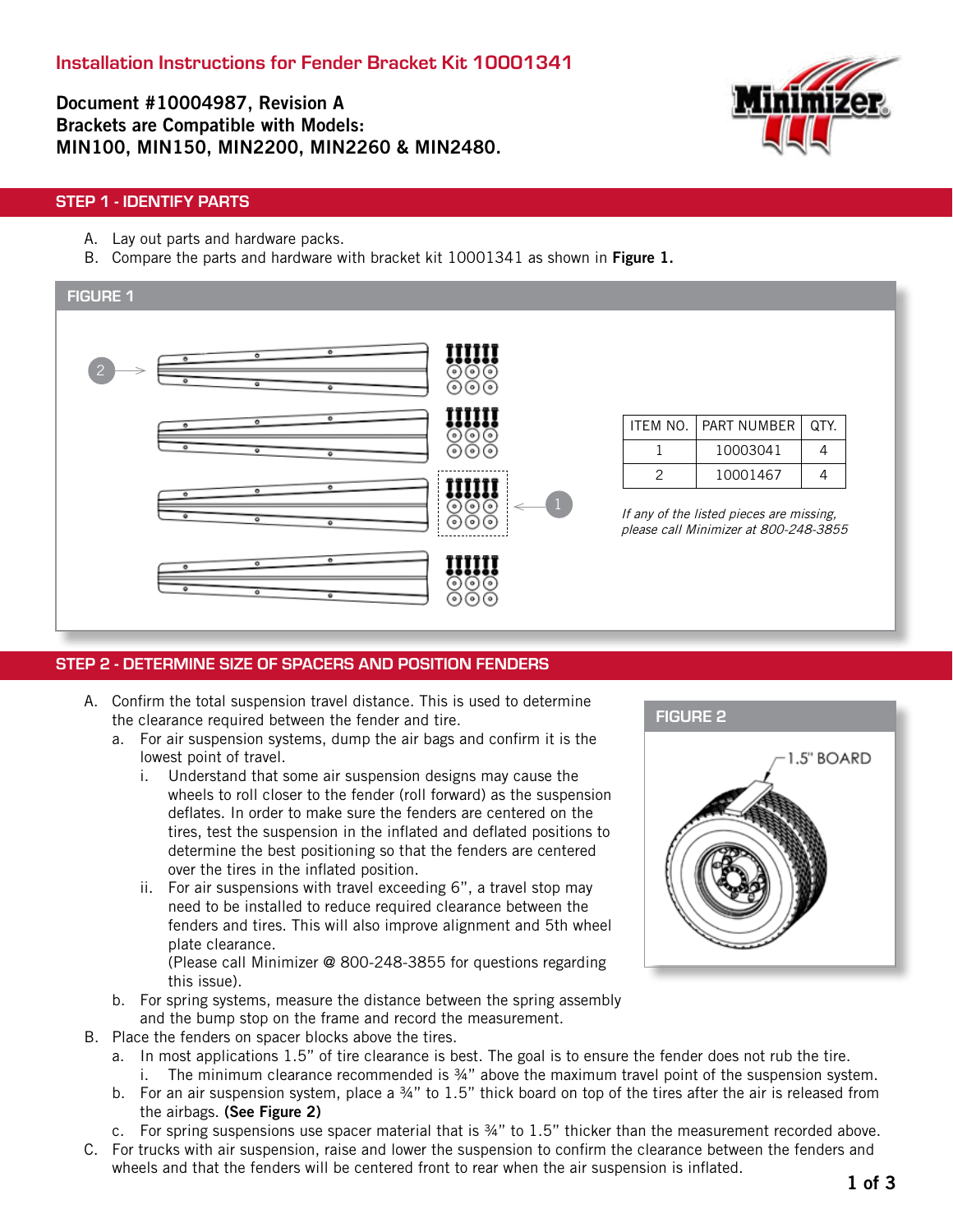# Document #10004987, Revision A Brackets are Compatible with Models: MIN100, MIN150, MIN2200, MIN2260 & MIN2480.



### STEP 3 - POSITION BRACKETS AND REVIEW MUDFLAP CONFIGURATION

- A. With the fenders in position, mark and test fit the brackets where they will attach to the frame.
- B. If possible, use existing bolt holes in the frame to attach a steel plate (not supplied) and weld the bracket to the plate. (See Figure 3) a. Plate should be a minimum of 1/4" thick.

**Tip:** It is common for the front bracket to align with the existing quarter fender holes and the rear bracket to align with the holes left from the mud flap hanger.

C. Another option is to weld the bracket directly to the frame.

**Warning:** Review vehicle owner's manual before welding directly to the frame.

- D. If possible, position the mounting brackets low on the fender so they are no more than 15" from the bottom. (See Figure 4)
	- a. Brackets mounted 8-12" from the bottom is optimal.
	- b. The goal is to reduce the risk of the leading edge of the fender from blowing back against the tire during high wind.

Tip: If the front fender bracket is mounted higher than 15", refer to the link below for further suggestions on adding additional support <http://www.minimizer.com/instructions.html>

#### NOTES:

- In some applications the rear fender will tuck inside the mud flap hanger as shown in Figure 5. This is the recommended configuration.
- Minimizer recommends using a separate hanger to hold the mudflap that is independent from the fender assembly.
- If a mudflap attached to a lighted fender is backed over, the fender and mounting brackets may be damaged.
- If there is no other option but to attach mudflaps to the fender, best practice is to cut vertical slots in the mudflap (in line with the mounting holes) to allow it to break away from the fender.

#### Warning: Attaching a mudflap to the bottom of a lighted fender as shown in Figure 6 will void manufacturer's warranty.